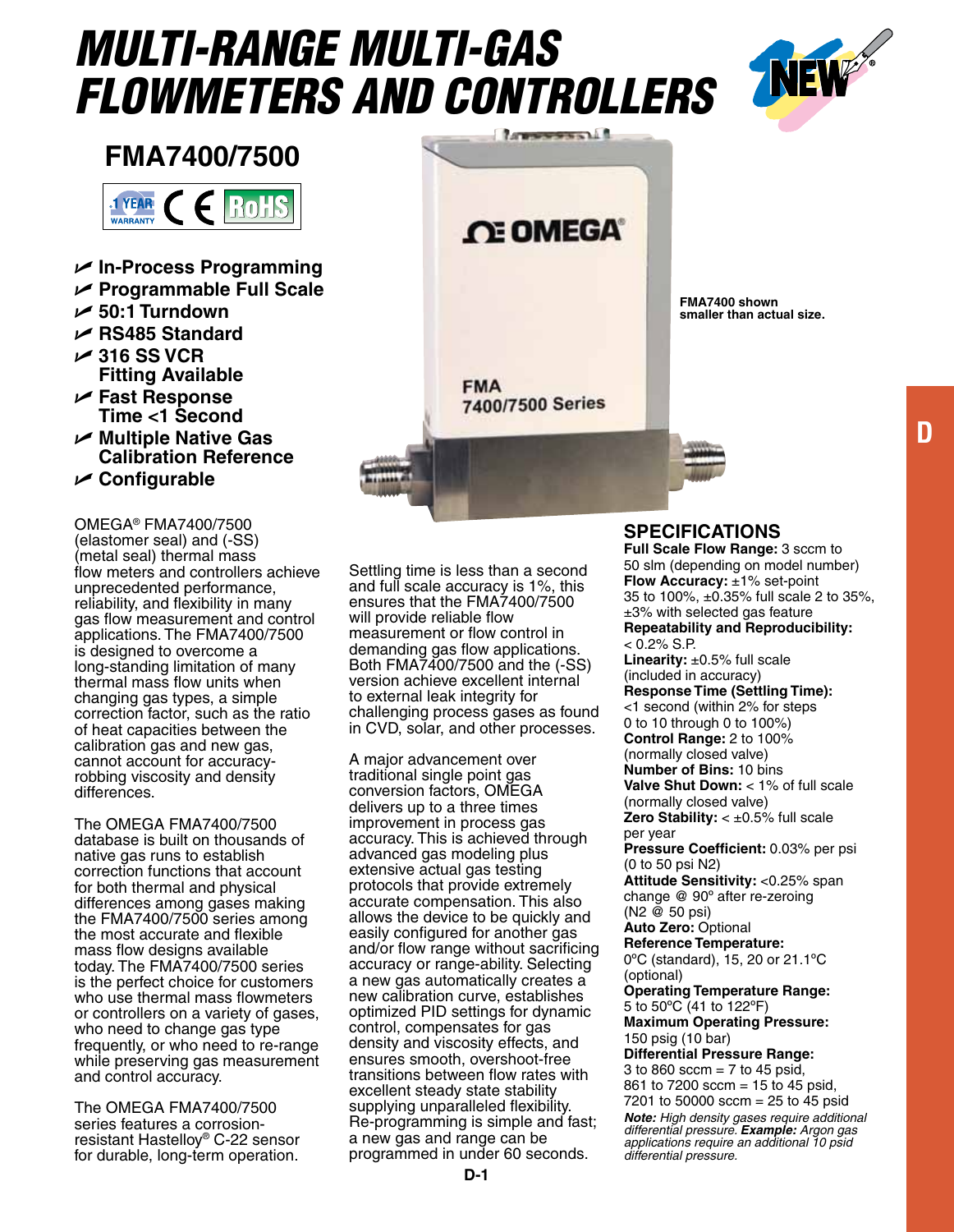

**Leak Integrity (External):** Elastomer seal 1x10-9 atm. cc/sec He, metal seal 1x10-10 atm. cc/sec He **Valve Type:** Normally closed (controllers only), normally open with automatic shut-off (optional) **Fitting:** ¼" compression (standard), ¼" VCR (standard for -SS models) **Downstream Conditions:**  Atmosphere (standard), vacuum or positive pressure (optional)

## **Primary Wetted Materials:**

316 stainless steel, hastelloy C-22, 17-7 PH, 430 SS

**External Seals:** FKM (standard)  **Optional:** Buna, Perfluroelastomer, EPDM or Neoprene, 316 SS (standard for -SS)

### **Internal Seals/Valve Seat:** FKM

(standard), PFA (standard for -SS)  **Optional:** Buna, Perfluroelastomer, EPDM or Neoprene

#### **Electrical**

**Diagnostic/Service Port:** All variations have an RS485 diagnostic/service port via 2.5 mm jack

#### **RS485/Analog (Standard) Digital Communication Protocol:**

Proprietary protocol based on HART® command set

**Electrical Connection:** 1 x 15-pin male Sub-D, (A), AUX valve drive (RELAY) **Analog I/O:** 0 to 5V (standard), 0 to 10V, 0 to 20 mA, or 4 to 20 mA (optional)

**Power:** 12 to 24 Vdc/normal operation 7 watt maximum purge 8 watt

#### **Profibus (Optional)**

**Electrical Connection:** 1 x 15-pin male sub-D/1 x 9-pin female sub-D **Analog I/O: 0 to 5V, 0 to 20 mA** or 4 to 20 mA **Power: ±13.5 Vdc to ±27 Vdc/7 watt** maximum, purge 8 watt **DeviceNet (optional) Electrical Connection:** 1 x M12 with threaded coupling nut (B) **Analog I/O:** 0 to 5V **Power: ±11 Vdc to ±25 Vdc/7 watt** maximum, purge 8 watt **Diagnostics and Display Status Lights:** Controller health, network status **Alarms:** Sensor output, control valve output, over temperature, power surge/ sag, network interruption **Compliance Environmental:** CE, RoHS



#### **Dimensions: mm (inch) Dimensions: mm (inch) Analog/RS485 Dimensions: mm (inch) Analog/RS485**